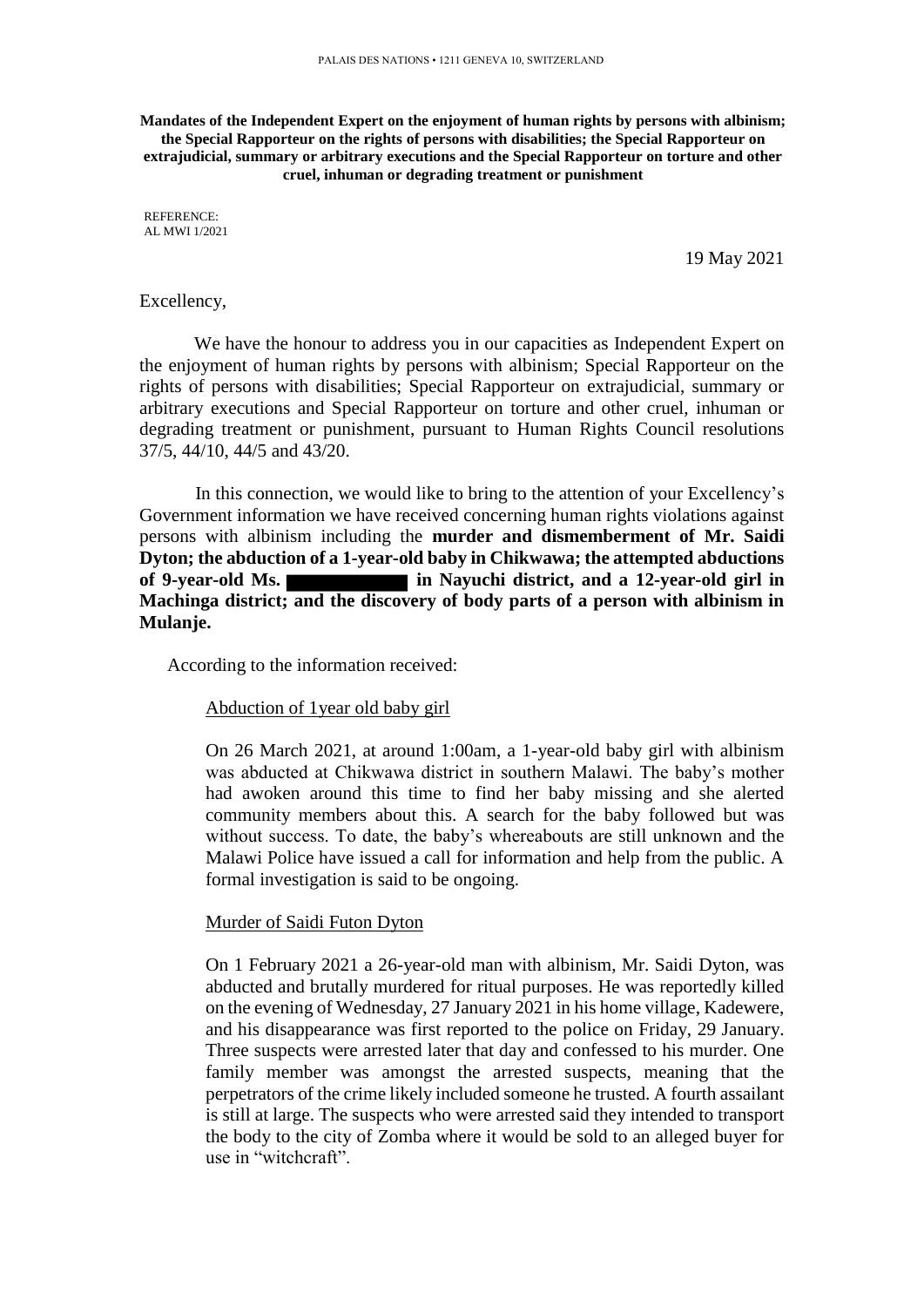Following the interrogation of the arrested suspects, the limbs of Mr. Dyton were found on the evening of Thursday, 4 February, buried in a maize garden in the village of Kadewere in Mangochi district, close to the home of one of the suspects. Mr. Dyton's arms, legs and genitals had been amputated, chopped into segments and wrapped in plastic bags before they were buried in a hole in the ground, almost six feet deep. The body parts were taken to Mangochi District Hospital Mortuary around 9pm local time. The following day, on Friday, 5 February, Mr. Dyton's head and torso were found at a separate burial site a few kilometers away from the initial gravesite. These had not been wrapped or sealed before burial, perhaps indicating the criminals' belief that they were not valuable body parts and would not therefore be later exhumed and sold to a buyer. A post-mortem examination was conducted on 5 February, revealing that all body parts had been recovered and none were missing. Mr. Dyton was buried at a funeral service, held on Saturday 6 February.

#### Attempted abductions

On 9 December 2020, Nayuchi, survived an attempted abduction around midnight.

Around 1 a.m. on 3 February 2021, in the Machinga district, a 12-year-old girl with albinism narrowly survived abduction by two unknown assailants who broke into her home. Entering through a window, the two men attempted to abduct the girl from her bedroom, where she was sleeping. As they tried to lift the girl from her bed, she realised they were intruders and shouted for help. Her mother, who was sleeping nearby, was awoken by the commotion and also shouted for help. As neighbours came to their assistance, the assailants ran away. Although an investigation has been launched, the identity and whereabouts of the assailants are currently unknown and no arrests have yet been made.

## Discovery of body parts of person with albinism

On 17 November 2020, police personnel in Mulanje reportedly stopped two people on a motorcycle, in what appeared to be a random search and found they were carrying fresh human body parts of a person with albinism. The suspects however escaped the scene and have not yet been arrested. No disappearances of persons with albinism were reported to the Malawi Police at the time.

Serious concerns are expressed at the continuing human rights violations perpetrated against persons with albinism in Malawi, particularly the recent attacks, attempted abductions and the discovery of body parts which are believed to have possibly been trafficked or intended for witchcraft or ritual purposes. Between November 2020 and February 2021, the aforementioned violations occurred at an increased rate, indicating that there is an urgent need to accelerate actions to strengthen protection against persons with albinism.

We also express grave concerns that the COVID-19 pandemic has further fueled the recent attacks and killings under the mis-belief that ritual use of body parts of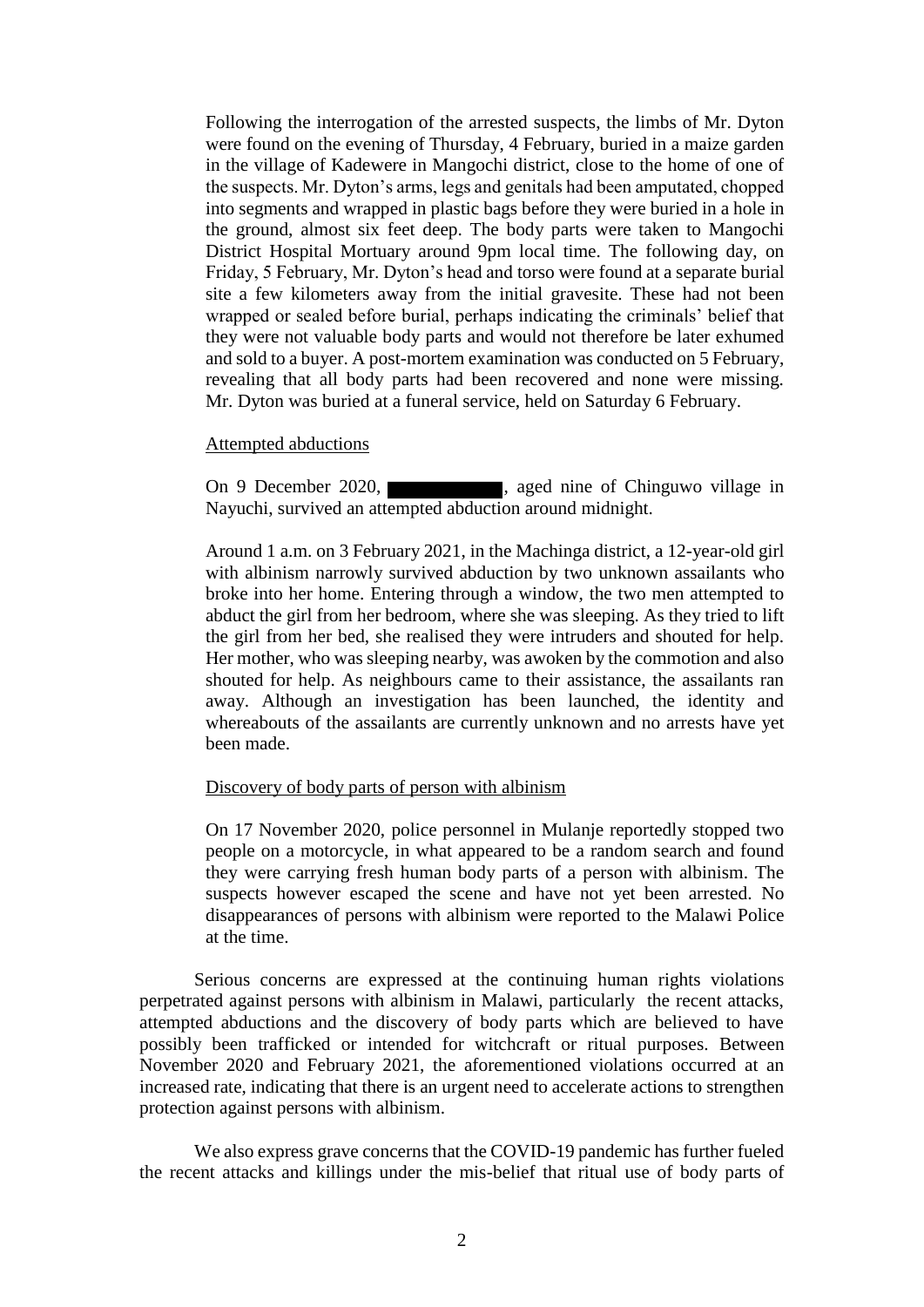persons with albinism can bring wealth and good luck. As such, we are seriously concerned that the physical and mental integrity of persons with albinism are threatened as they continue to live in fear of further attacks and killings.

While we do not wish to prejudge the accuracy of these facts we would like to draw the attention of your Excellency's Government to the relevant international norms and standards that are applicable to the issues brought forth by the situation described above. In connection with the above information and concerns, please refer to the **Reference to international law Annex** attached to this letter which cites international human rights instruments and standards relevant to these allegations.

It is our responsibility, under the mandates provided to us by the Human Rights Council, to seek to clarify all cases brought to our attention. We would therefore be grateful for your observations on the following matters:

- 1. Please provide detailed information on, and where available the results of, investigations, medical and other forensic examinations, and judicial or other inquiries carried out in relation to the abovementioned cases.
- 2. Please provide information on the measures that have been taken to strengthen protection of persons with albinism including the prevention of abductions, attacks and killings.
- 3. Please provide information on how the Government plans to tackle the root causes of the crimes perpetrated against persons with albinism, particularly during the current COVID-19 pandemic.
- 4. Please provide an update on the implementation of measures in the National Action Plan on albinism.

This communication and any response received from your Excellency's Government will be made public via the communications reporting [website](https://spcommreports.ohchr.org/) within 60 days. They will also subsequently be made available in the usual report to be presented to the Human Rights Council.

While awaiting a reply, we encourage your Excellency's Government to continue applying due diligence in investigating and prosecuting the above allegations, as well as to take all necessary interim measures to prevent the re-occurrence of such alleged violations, protect the life, physical and mental integrity of persons with albinism, and to fight against the trafficking of body parts.

We may publicly express our concerns in the near future as, in our view, the information upon which the press release will be based is sufficiently reliable to indicate a matter warranting immediate attention. We also believe that the wider public should be alerted to the potential implications of the above-mentioned allegations. The press release will indicate that we have been in contact with your Excellency's Government's to clarify the issue/s in question.

Please accept, Excellency, the assurances of our highest consideration.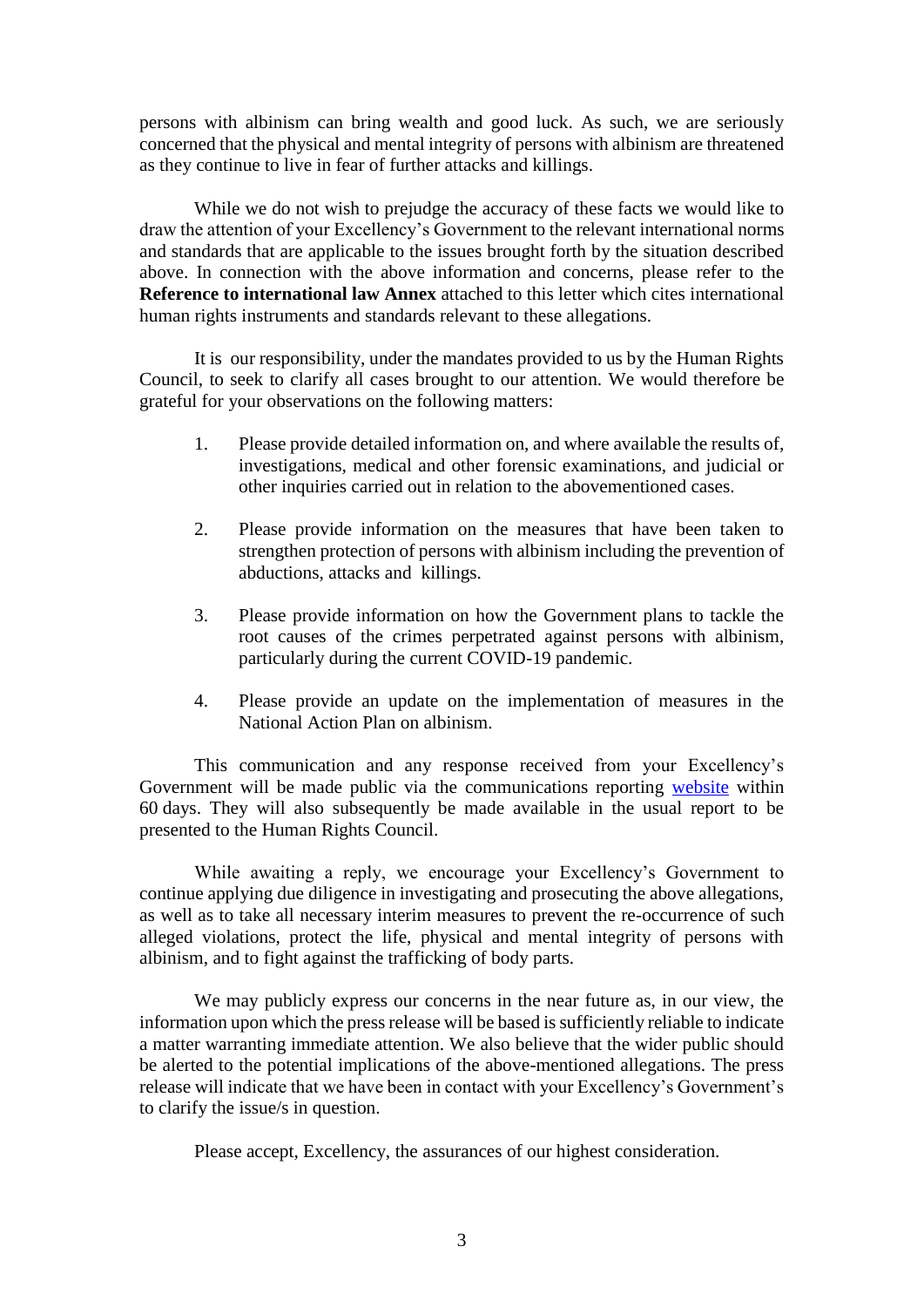Ikponwosa Ero Independent Expert on the enjoyment of human rights by persons with albinism

> Gerard Quinn Special Rapporteur on the rights of persons with disabilities

Morris Tidball-Binz Special Rapporteur on extrajudicial, summary or arbitrary executions

Nils Melzer Special Rapporteur on torture and other cruel, inhuman or degrading treatment or punishment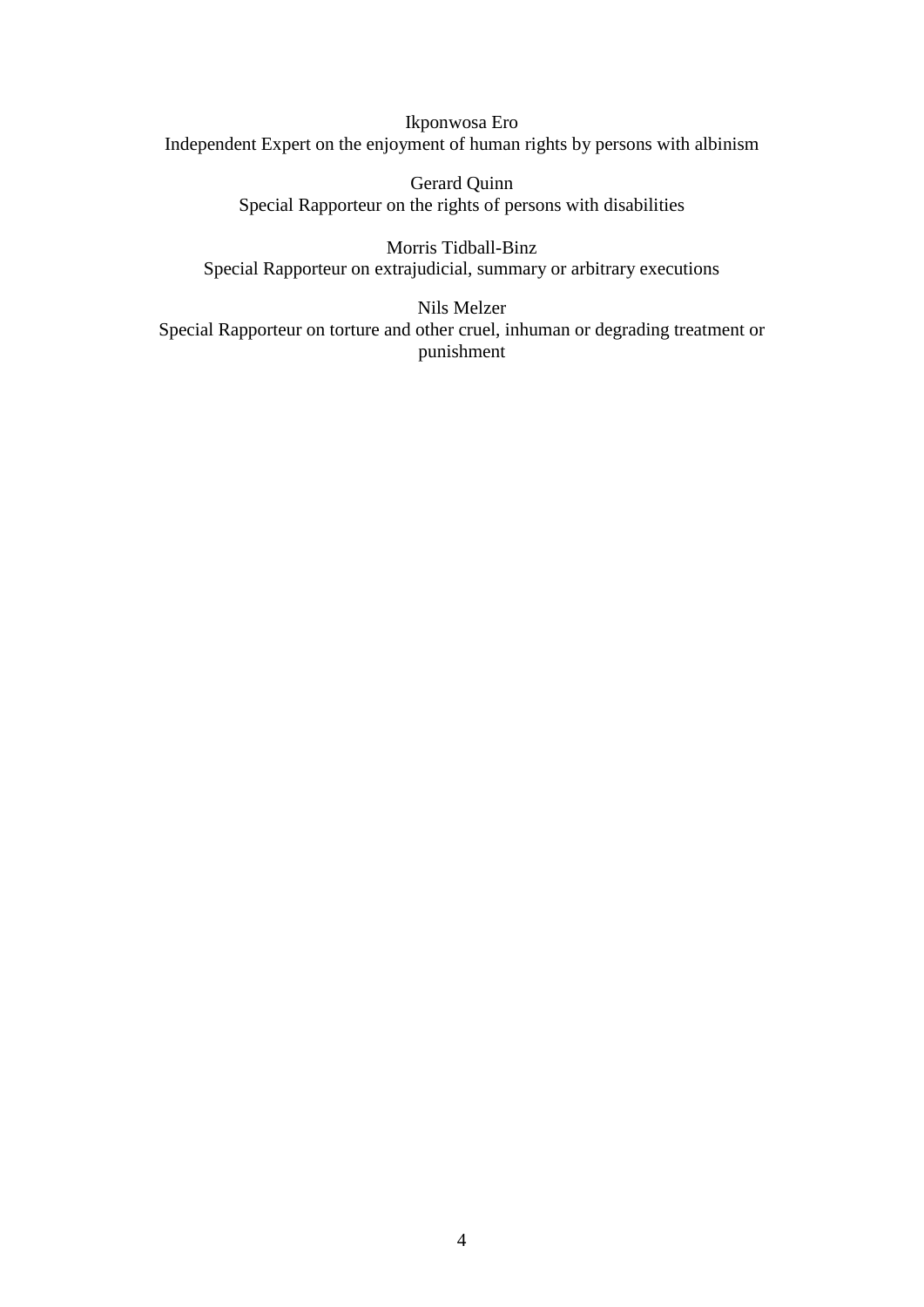## **Annex Reference to international human rights law**

In connection with above alleged facts and concerns, we wish to draw your Excellency's Government's attention to article 3 of the Universal Declaration of Human Rights and article 6 of the International Covenant on Civil and Political Rights, to which Malawi acceded on 22 December 1993, which provides that every individual has the right to life and security of the person, that this right shall be protected by law, and that no person shall be arbitrarily deprived of his or her life. We highlight Human Rights Committee, General Comment 36, which observes that the duty to protect the right to life requires States parties to take special measures of protection towards persons in vulnerable situations whose lives have been placed at particular risk because of specific threats or pre-existing patterns of violence, including persons with albinism, and must respond urgently and effectively in order to protect individuals who find themselves under a specific threat.

We would also like to draw the attention of your Excellency's Government to the absolute and non-derogable prohibition of torture and other cruel, inhuman or degrading treatment or punishment as codified in articles 2 and 16 of the Convention against Torture and other Cruel, Inhuman or Degrading Treatment or Punishment (CAT), which Malawi acceded to on 11 June 1996. Article 15 of the CAT provides that, "Each State Party shall ensure that any statement which is established to have been made as a result of torture shall not be invoked as evidence in any proceedings, except against a person accused of torture as evidence that the statement was made."

We would like to refer to the reviewed Standard Minimum Rules for the Treatment of Prisoners (as amended and adopted by the UN General Assembly on 5 November 2015 and renamed the "Mandela Rules") and the Body of Principles for the Protection of All Persons under Any Form of Detention or Imprisonment adopted by the General Assembly on 9 December 1988. We recall that the Committee against Torture and the Human Rights Committee have consistently found that conditions of detention can amount to inhuman and degrading treatment. We also refer to paragraph 28 of the General Assembly resolution 68/156 (2014) which emphasizes that conditions of detention must respect the dignity and human rights of persons deprived of their liberty and calls upon States to address and prevent detention conditions that amount to torture or cruel, inhuman or degrading treatment or punishment.

We would also like to draw the attention of your Excellency's Government to Principle 15 of the UN Basic Principles on the Use of Force and Firearms by Law Officials, which provides that, " (l)aw enforcement officials, in their relations with persons in custody or detention, shall not use force, except when strictly necessary for the maintenance of security and order within the institution, or when personal safety is threatened." (adopted by the Eighth United Nations Congress on the Prevention of Crime and the Treatment of Offenders, Havana, Cuba, 27 August to 7 September 1990). We further note that lethal force cannot be used in order to prevent the escape from custody of a suspected criminal or a convict who does not pose a serious and imminent threat to the lives or bodily integrity of others (Human Rights Committee, General Comment 36).